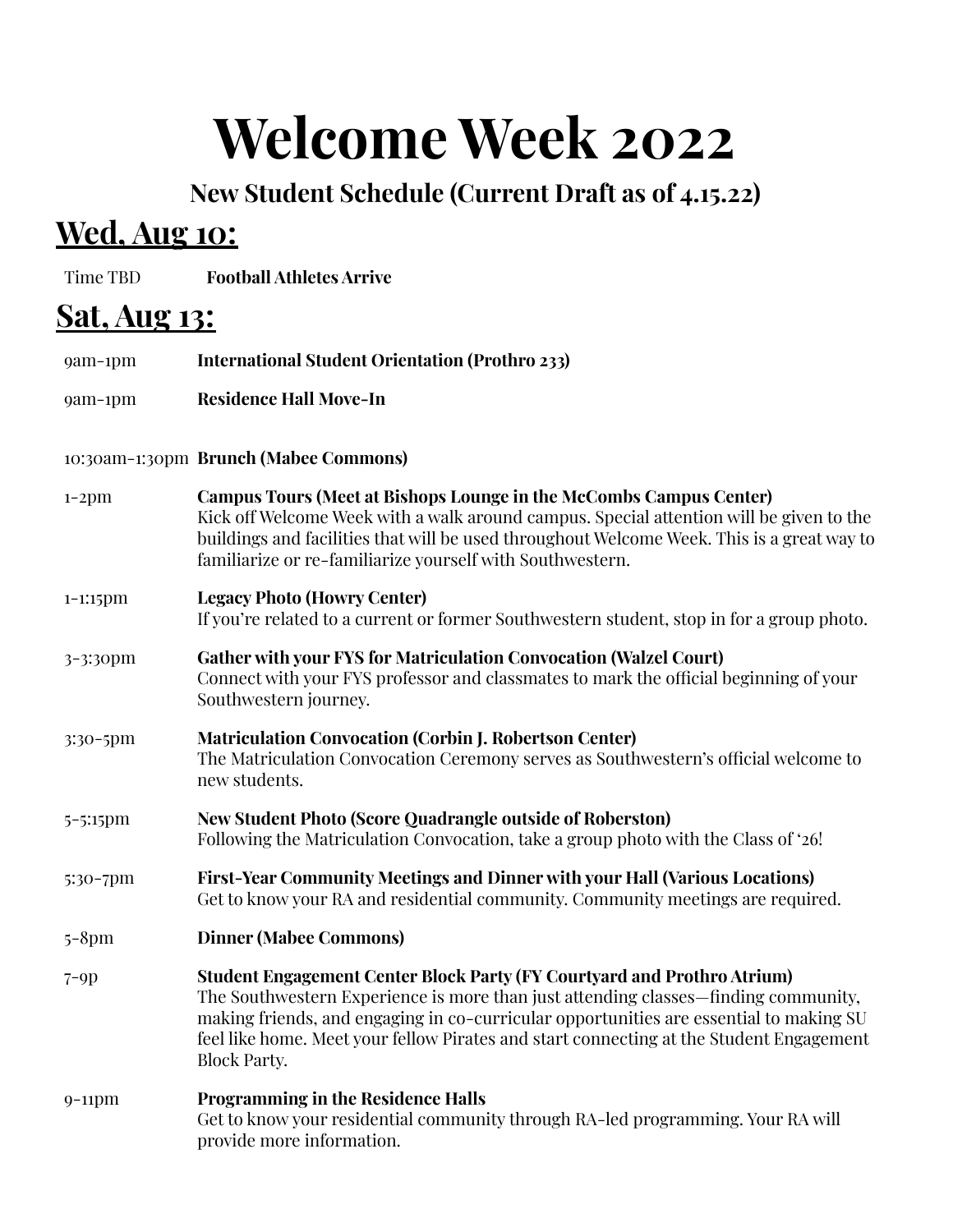## **Sun, Aug 14:**

| 10:30am-2pm   | <b>Brunch (Mabee Commons)</b>                                                                                                                                                                                                                                                                                                                                                                                                 |
|---------------|-------------------------------------------------------------------------------------------------------------------------------------------------------------------------------------------------------------------------------------------------------------------------------------------------------------------------------------------------------------------------------------------------------------------------------|
| 11am-12:30pm  | Spiritual & Religious Life Student Welcome and Reception (Chapel and Chapel<br>Courtyard)                                                                                                                                                                                                                                                                                                                                     |
|               | Interested in spiritual and religious life at Southwestern? Stop by to meet the Director of<br>Spiritual and Religious Life and learn about the many ways that you can be a part of diverse<br>spiritual and religious communities.                                                                                                                                                                                           |
| 1:30-4pm      | Pirate Training: Pep Rally (Corbin J. Robertson Center)<br>Start off your Pirate Training with a cannon-like bang. Pirate Training teams begin their<br>maiden voyage via a series of upbeat interactions and games sure to shiver your timbers!                                                                                                                                                                              |
| 5:30-8pm      | <b>Dinner (Mabee Commons)</b>                                                                                                                                                                                                                                                                                                                                                                                                 |
| Various times | <b>Safety Talk (Jones Theater)</b><br>• Clark and Ruter Residents and Football $(6-\gamma pm)$<br>• Mabee Residents $(7-8pm)$<br>• Brown-Cody Residents $(8-9pm)$<br>College life presents many new opportunities, but there are also risks and threats that you<br>may not have considered. Join the Student Life and Southwestern Police Leadership Team<br>to learn what you need to know and where you can turn for help. |
| 9-10:30pm     | <b>First-Year Community Meetings (Various Locations)</b>                                                                                                                                                                                                                                                                                                                                                                      |
|               | Meet with your RA to discover what it means to be a part of our residential community. At<br>these meetings, you'll learn about university policy as well as ways to keep yourself and<br>your community safe and healthy.                                                                                                                                                                                                    |

## **Mon, Aug 15:**

| $8 - 9:3$ oam  | <b>Breakfast (Mabee Commons)</b>                                                                                                                                                                                                                                 |
|----------------|------------------------------------------------------------------------------------------------------------------------------------------------------------------------------------------------------------------------------------------------------------------|
| $9:15-9:45am$  | <b>President's Welcome (Alma Thomas Theater)</b><br>Before heading to your First-Year Seminar, hear from Southwestern's 16th president Dr.<br>Laura Skandera Trombley as she welcomes new students.                                                              |
| $10am-12pm$    | <b>First-Year Seminar (Various Classrooms)</b>                                                                                                                                                                                                                   |
| 11:30am-1pm    | <b>Lunch (Mabee Commons)</b>                                                                                                                                                                                                                                     |
| $1:15-2:15$ pm | <b>College Bootcamp with your Advisor (Various Locations)</b>                                                                                                                                                                                                    |
|                | Meet with your advisor to set yourself up for success in and out of the classroom! Exploring<br>topics like time management, study skills, and community-building, your advisor will help<br>to prepare you for your rigorous and exciting Southwestern journey! |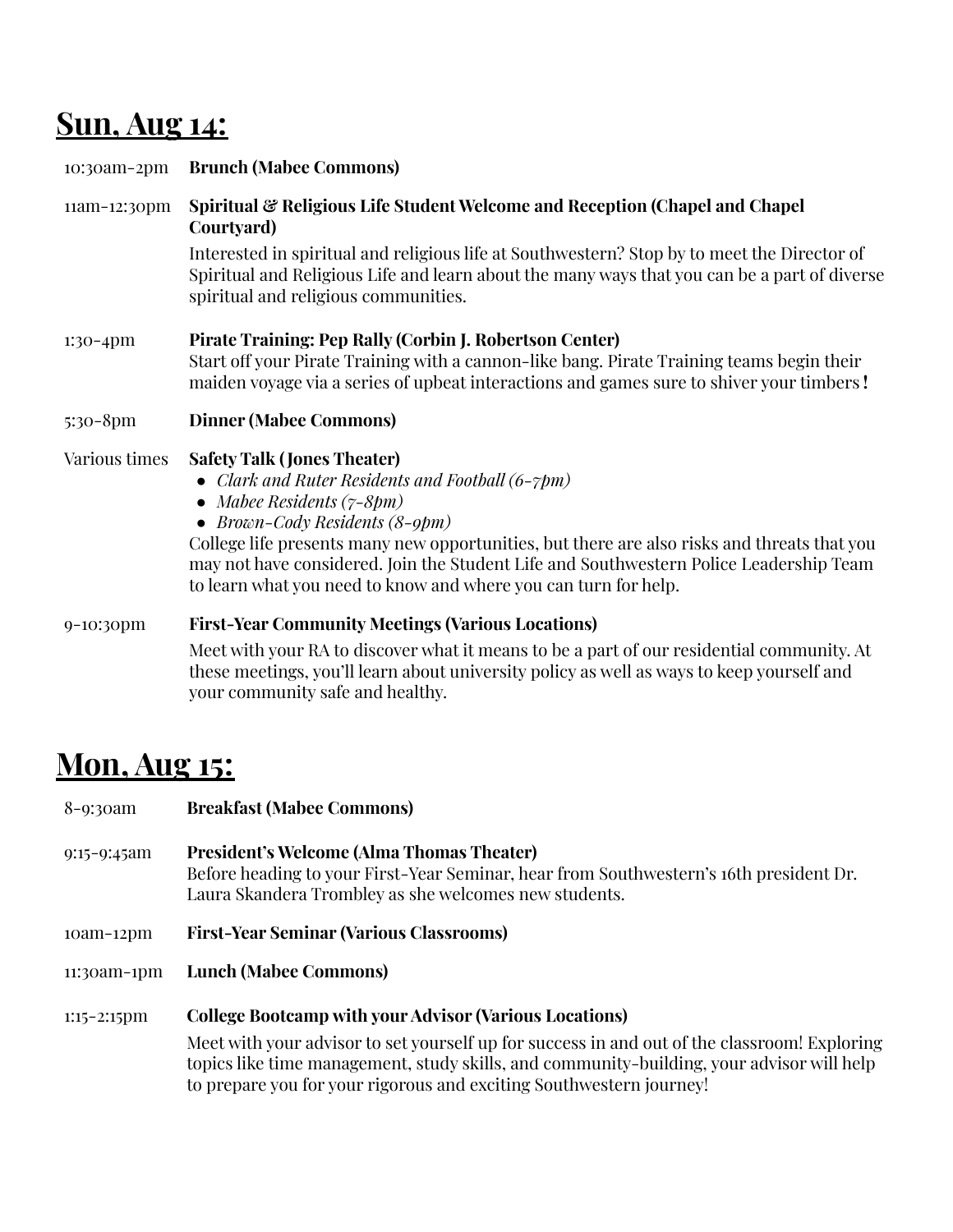3:45-6pm **Pirate Training Final Challenge (Corbin J. Robertson Center)** A parley? How 'bout a final challenge? A head-to-head, fun competition pitting teams against one another for all the pirate treasures. Arrg! 5:30-8pm **Dinner (Mabee Commons)** 7:30-9:30pm **Pirate Training Closing Ceremony & Snow Cone Social (McCombs Center Veranda)** It's time to hand out the booty (both team prizes and individual door prizes). Newly anointed Pirates who conquered the Pirate Training challenge will divide the Southwestern treasure. It's a Pirate's life for me! Meanwhile, we'll be serving up FREE snow cones, which are a Southwestern favorite. 9:30-10:30pm **Study Hall with the Peer Academic Mentors (Residence Hall Lounges)** Establish healthy study habits with the Peer Academic Mentors. These student educators have been where you are now, and are eager to support your transition from high school to college academics. Plus, prepare for tomorrow's FYS!

### **Tues, Aug 16:**

**Fall Athletes Arrive**

- 7:30am-9am **Breakfast (Mabee Commons)**
- 9am-12pm **First-Year Seminar (Various Classrooms)**
- 11:30am-1pm **Lunch (Mabee Commons)**

#### 1:15-2:15pm **College Bootcamp with your Advisor (Various Locations)**

Meet with your advisor to set yourself up for success in and out of the classroom! Exploring topics like time management, study skills, and community-building, your advisor will help to prepare you for your rigorous and exciting Southwestern journey!

#### 3-5pm **Sexual Health and Healthy Relationships Session (Olin Building)**

During the Sexual Health Session, peer educators, along with the support of the Counseling and Health Center, will be helping students understand what it means to promote a sex-positive environment and safer sex practices. To be a sexually healthy adult, both physical and emotional safety and self-awareness are needed. The goal of this session is to educate students on how clear communication, gender identity and sexual orientation acceptance, and safer sex practices can prepare students for what it means to be a mature, sexually healthy adult.

- 5:30-8pm **Dinner (Mabee Commons)**
- 6-7pm **First Lecture (Howry Center)** Hear a fun and engaging lecture from a Southwestern faculty member. Lecture topics are TBD.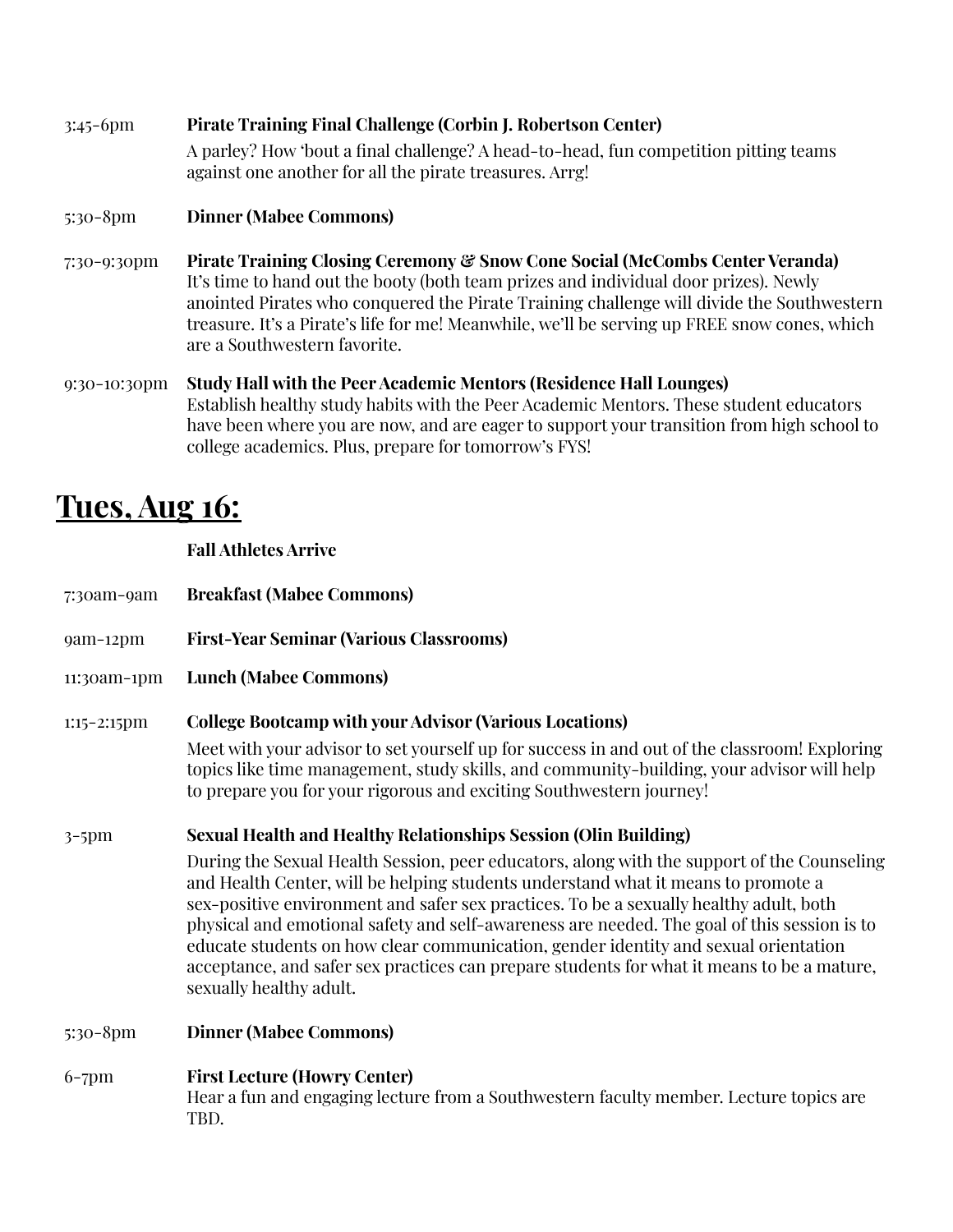| $6-7$ pm         | <b>Music Theory Placement Test (FAC 166)</b><br>This exam is for all students planning to major or minor in music, or those interested in<br>studying Music Theory (please bring a pencil).                                                                                                                                      |
|------------------|----------------------------------------------------------------------------------------------------------------------------------------------------------------------------------------------------------------------------------------------------------------------------------------------------------------------------------|
| $6-7$ pm         | <b>Instrument Hearings (FAC 230, Instrument Rehearsal Hall)</b><br>Students interested in playing an instrument at Southwestern should attend this session.                                                                                                                                                                      |
| $6-7$ pm         | Voice and Choir Placement Hearings (FAC 137)<br>All students registered or interested in taking private voice lessons or singing in<br>Southwestern Choral or SU Singers should sign up for a time slot. This includes all<br>entering recipients of Sarofim Scholarships and Performance Awards in voice.                       |
| $7 - 8:3$ opm    | <b>Study Hall with the Peer Academic Mentors (Residence Hall Lounges)</b><br>Establish healthy study habits with the Peer Academic Mentors. These student educators<br>have been where you are now and are eager to support your transition from high school to<br>college academics. Plus, prepare for tomorrow's FYS!          |
| $7:15 - 8:15$ pm | Mix & Mingle with Mosaic (Residence Halls)<br>Join the Mosaic Student Ambassadors for an evening of mixing and mingling! With<br>interactive activities designed to foster new friendships and prompt reflection, Mosaic is<br>here to empower your transition to college as you begin to shape your Southwestern<br>experience. |
| 8:30-10pm        | <b>Entertainment (TBD)</b><br>Stop by for free live entertainment!                                                                                                                                                                                                                                                               |

### **Wed, Aug 17:**

| $8 - 9:3$ oam  | <b>Breakfast (Mabee Commons)</b>                                                                                                                                                                                                                                                                                                                                         |
|----------------|--------------------------------------------------------------------------------------------------------------------------------------------------------------------------------------------------------------------------------------------------------------------------------------------------------------------------------------------------------------------------|
| 9am-12pm       | First-Year Seminar: Required Module on Mental Health and Wellbeing (Various<br><b>Classrooms</b> )<br>This session will give you a crash course about your own mental health, how to identify<br>certain behaviors or trends, and how/when to ask for help. You'll walk away from this<br>session feeling empowered to access the mental health resources offered at SU. |
| 11:30am-1pm    | <b>Lunch (Mabee Commons)</b>                                                                                                                                                                                                                                                                                                                                             |
| $12-1$ pm      | Language Placement Lunch with Language Faculty (Prothro Atrium)                                                                                                                                                                                                                                                                                                          |
|                | Do you have questions about your foreign language placement? Are you interested in<br>exploring other languages? Attend this session for a chance to get your questions answered<br>and meet the language faculty.                                                                                                                                                       |
| $1:15-2:15$ pm | <b>College Bootcamp with your Advisor (Various Locations)</b>                                                                                                                                                                                                                                                                                                            |
|                | Meet with your advisor to set yourself up for success in and out of the classroom! Exploring<br>topics like time management, study skills, and community-building, your advisor will help<br>to prepare you for your rigorous and exciting Southwestern journey!                                                                                                         |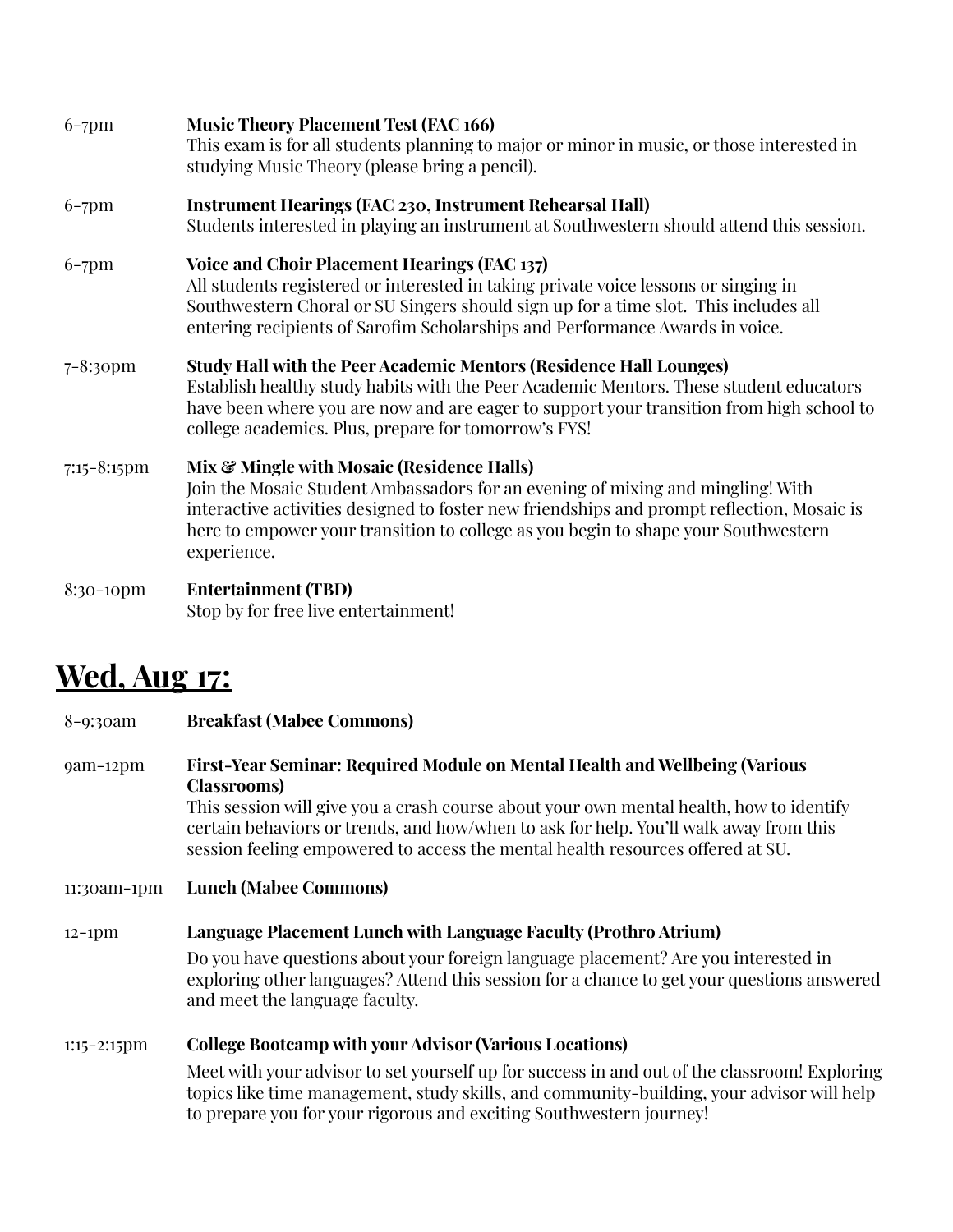| 2:30-3:30pm      | <b>Language Placement Appointments (Various Locations)</b>                                                                                                                                                                                                                                                                                                   |
|------------------|--------------------------------------------------------------------------------------------------------------------------------------------------------------------------------------------------------------------------------------------------------------------------------------------------------------------------------------------------------------|
|                  | Make an appointment with language faculty if you are not able to attend the Language<br>Placement Lunch.                                                                                                                                                                                                                                                     |
| 3:30-5pm         | Diversity & Inclusion Program (TBD)                                                                                                                                                                                                                                                                                                                          |
|                  | Southwestern is home to people of countless cultures and identities. Join the Justice,<br>Equity, Diversity, and Inclusion (JEDI) Center for fun games and critical conversations<br>about building a safe and welcoming campus.                                                                                                                             |
| $5:30-8$ pm      | <b>Dinner (Mabee Commons)</b>                                                                                                                                                                                                                                                                                                                                |
| $6-7$ pm         | <b>First Lecture (Howry Center)</b><br>Hear a fun and engaging lecture from a Southwestern faculty member. Lecture topics are<br>TBD.                                                                                                                                                                                                                        |
| $6-7$ pm         | <b>Mindfulness and Meditation (Prothro Atrium)</b><br>In the midst of a busy and maybe overwhelming Welcome Week, it's important to take time<br>to breathe. Join this student-led mindful meditation to pause and reflect. Plus, learn about<br>mindfulness and meditation resources available to you.                                                      |
| $7 - 8:3$ opm    | <b>Study Hall with the Peer Academic Mentors (Residence Hall Lounges)</b><br>Establish healthy study habits with the Peer Academic Mentors. These student educators<br>have been where you are now and are eager to support your transition from high school to<br>college academics. Plus, prepare for tomorrow's FYS!                                      |
| $7:15 - 8:15$ pm | Mix & Mingle with Mosaic (Residence Halls)<br>Join the Mosaic Student Ambassadors for an evening of mixing and mingling! With<br>interactive activities designed to foster new friendships and prompt reflection, Mosaic is<br>here to empower your transition to college as you begin to shape your Southwestern<br>experience.                             |
| 8:30-10pm        | <b>Tales and Traditions (McCombs Ballrooms)</b><br>Join Student Philanthropy Council and Student Foundation as they take you on a journey<br>through Southwestern's history. Join us to learn about some of our time-honored traditions<br>and things that are unique to Southwestern. There will be free food and chances to win<br>some great door prizes. |

## **Thurs, Aug 18:**

- 7:30-9am **Breakfast (Mabee Commons)**
- 9am-12pm **First-Year Seminar (Various Classrooms)**
- 11:30am-1pm **Lunch (Mabee Commons)**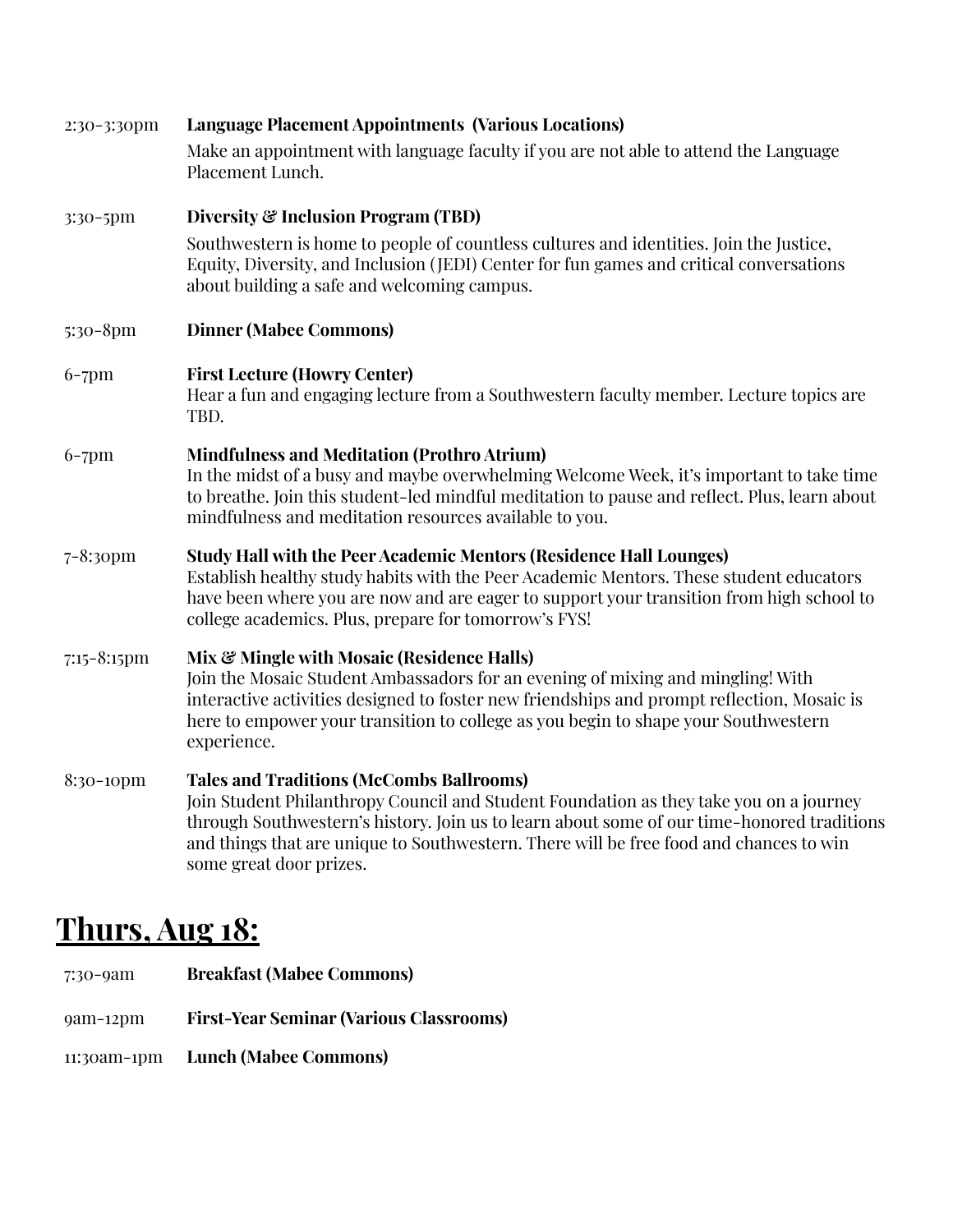#### 1:15-2:15pm **College Bootcamp with your Advisor (Various Locations)**

Meet with your advisor to set yourself up for success in and out of the classroom! Exploring topics like time management, study skills, and community-building, your advisor will help to prepare you for your rigorous and exciting Southwestern journey!

#### 2:30-3:30pm **Student Life @ SU (Olin 110)**

Southwestern offers countless ways to get engaged and connected beyond the classroom. The Division of Student Life includes Athletics, Dean of Students, Diversity Education, the Health and Counseling Center, Mosaic, Residence Life, Spiritual and Religious Life, Student Activities, Southwestern Intramural and Recreational Activities (SIRA), and SUPD. Come hear about what these departments have to offer, how you can get involved, and have your questions answered.

#### 4-5pm **Multicultural Welcome Reception (Bishops Lounge)**

Interested in changing the world through diversity and social justice? Want to learn and/or connect with cultural and identity-based organizations? If you answered "yes" to any of the above questions, come meet the leaders of the Coalition for Diversity and Social Justice (CDSJ).

#### 5-6pm **Yoga (McCombs Ballrooms)**

Take a moment to relax and move your body with a yoga practice focused on breathing, stretching, and flexibility. This session is open to all levels of yoga practice from beginner to experienced

- 5:30-8pm **Dinner (Mabee Commons)**
- 6-7pm **First Lecture (Howry Center)**

Hear a fun and engaging lecture from a Southwestern faculty member. Lecture topics are TBD.

#### 6-7pm **SEAK Sustainability Tour (Meet at the Bishops Lounge)**

The SEAK (Students for Environmental Activism and Knowledge) Sustainability Tour is a great way to get more familiar with Southwestern's campus while learning about all of the sustainable features that make our campus so environmentally friendly. The tour will highlight the student-run Southwestern Garden, the Environmental Lounge, and the efforts made by SU students that helped in making the campus run on 100% wind energy. Join us for a fun walk around the campus!

#### 7-8:30pm **Study Hall with the Peer Academic Mentors (Residence Hall Lounges)** Establish healthy study habits with the Peer Academic Mentors. These student educators have been where you are now and are eager to support your transition from high school to college academics. Plus, prepare for tomorrow's FYS!

#### 7:15-8:15pm **Mix & Mingle with Mosaic (Residence Halls)** Join the Mosaic Student Ambassadors for an evening of mixing and mingling! With interactive activities designed to foster new friendships and prompt reflection, Mosaic is here to empower your transition to college as you begin to shape your Southwestern experience.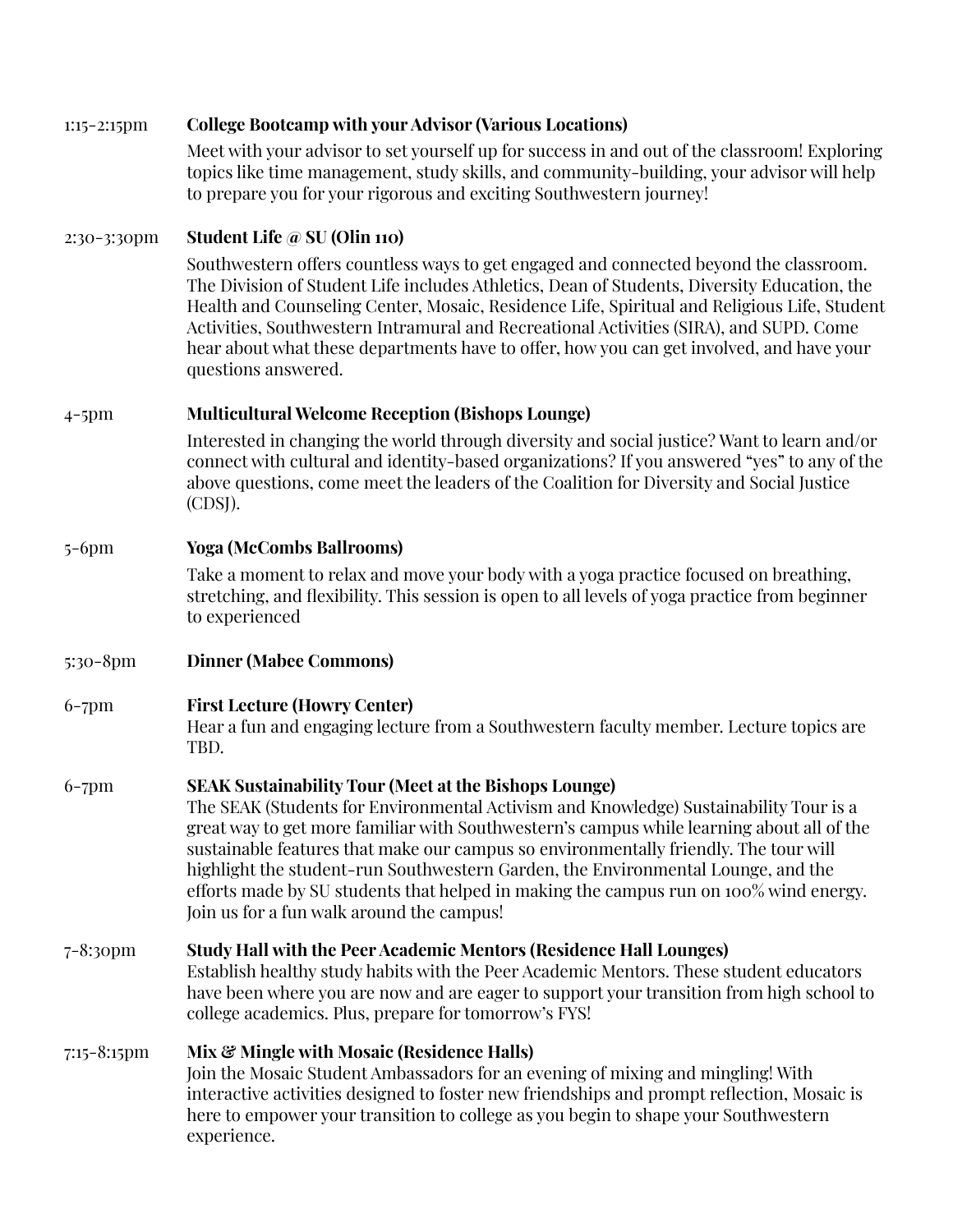| $8:30-10$ pm | <b>Entertainment (TBD)</b>           |
|--------------|--------------------------------------|
|              | Stop by for free live entertainment! |

# **Fri, Aug 19:**

| 8-9:30am       | <b>Breakfast (Mabee Commons)</b>                                                                                                                                                                                                                                                                                                     |
|----------------|--------------------------------------------------------------------------------------------------------------------------------------------------------------------------------------------------------------------------------------------------------------------------------------------------------------------------------------|
| 10am-7pm       | <b>Returning Student Move-In</b>                                                                                                                                                                                                                                                                                                     |
| $10am-12pm$    | <b>First-Year Seminar</b>                                                                                                                                                                                                                                                                                                            |
| 11:30am-1pm    | <b>Lunch (Mabee Commons)</b>                                                                                                                                                                                                                                                                                                         |
| $12-1$ pm      | Lunch with VA Education Benefits Session (Dan Rather Room in Mabee Commons)<br>Student veterans and military dependents using VA Education Benefits should attend this<br>session for additional information regarding VA requirements.                                                                                              |
| $1:15-2:15$ pm | <b>College Bootcamp with your Advisor (Various Locations)</b>                                                                                                                                                                                                                                                                        |
|                | Meet with your advisor to set yourself up for success in and out of the classroom! Exploring<br>topics like time management, study skills, and community-building, your advisor will help<br>to prepare you for your rigorous and exciting Southwestern journey!                                                                     |
| $2:15-3:15$ pm | <b>Student Employment Orientation (Olin 105)</b>                                                                                                                                                                                                                                                                                     |
|                | Welcome, new SU first-years and transfers! Join us to learn about searching for on-campus<br>and off-campus student employment and how to transition your high school resume to a<br>college employment resume for best results. If you are eligible to work on campus as part<br>of a financial aid package then you SHOULD attend! |
| 3:30-5pm       | <b>Out of State Mixer (McCombs Ballrooms)</b>                                                                                                                                                                                                                                                                                        |
|                | New to the Lone Star State? This mixer features games, prizes, refreshments and free<br>t-shirts for all. Come over for some fun while meeting other out-of-state and international<br>students!                                                                                                                                     |
| 5:30-8pm       | <b>Dinner (Mabee Commons)</b>                                                                                                                                                                                                                                                                                                        |
| $8$ -9pm       | <b>Friday Night Live (TBD)</b><br>Join Student Activities for the first of many FNLs!                                                                                                                                                                                                                                                |
| $9-11$ pm      | <b>Entertainment (Bishops Lounge)</b><br><b>TBD</b>                                                                                                                                                                                                                                                                                  |

### **Sat, Aug 20:**

9am-3pm **Returning Student Move-In**